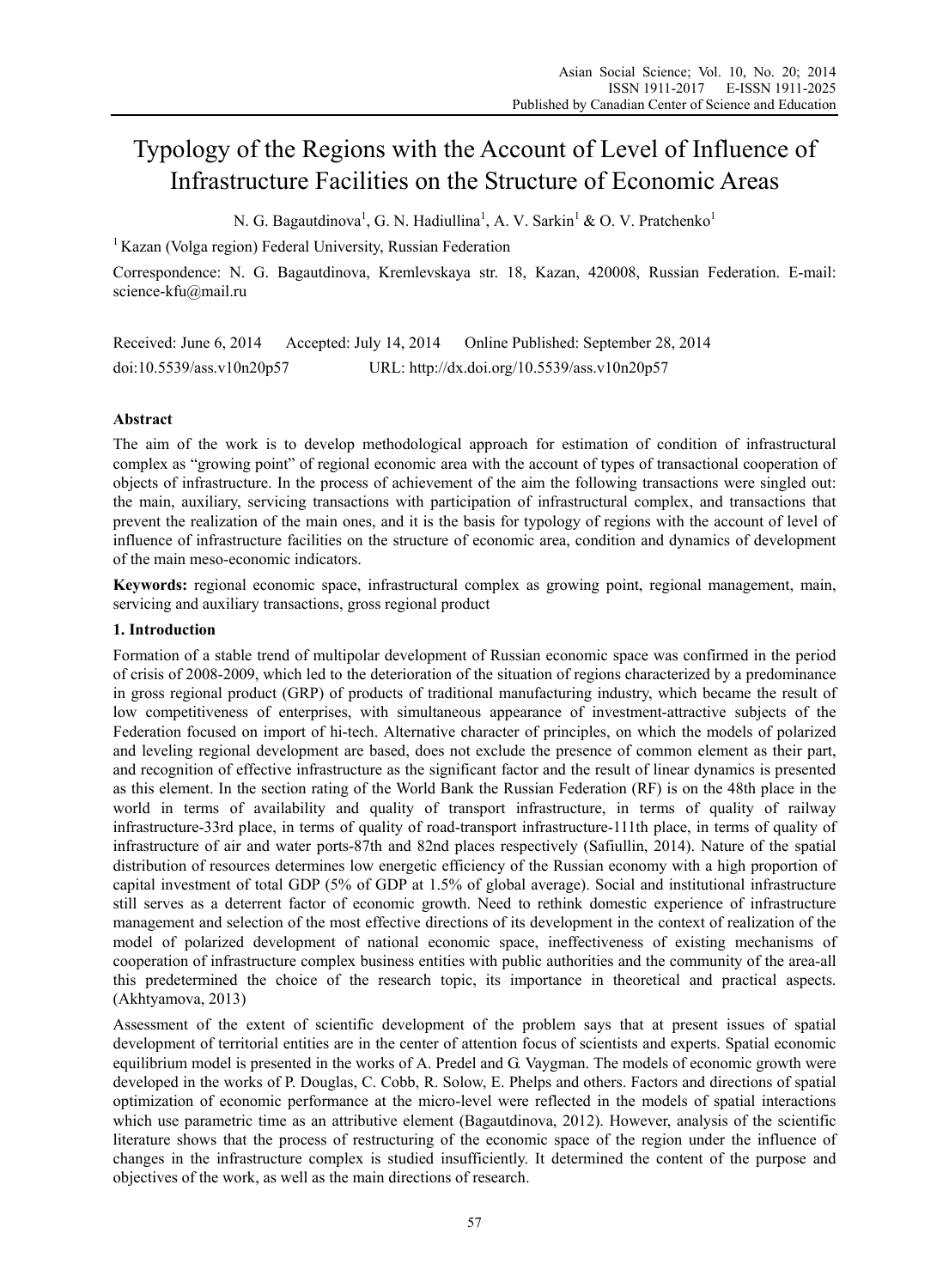## **2. Methodology**

Concepts and hypotheses, well founded and presented in modern economic literature, which are devoted to the principles of regional management, geopolitics, distribution of productive forces, logistics, systems theory, economic and mathematical methods, organization theory, became the theoretical and methodological basis of the study.

Systematic and historical approaches, prospective and retrospective analysis, methods of mathematical statistics and methods of economic and mathematical modeling were used to solve sub-problems of the research. (Bagautdinova, 2013) The systematic approach to the problem was used to develop the major issues of economic forecasting, and it allowed to provide comprehensive research and to identify the main ways of development and improvement of the efficiency of management at the meso-level.

## **3. Results**

Differences in the rate of change of indicators of the selected types of transactions cause differences in condition and directions of development of economic space, which is the basis for development of classification of regions. Assumption concerning possibility of considering primary and secondary transactions as unified in their functional essence and which differ in forms and scope of influence made it possible to identify 6 types of Russian regions which are characterized by the following ratio of development rates of distinguished groups of transactions.

### **4. Discussion**

Each element of infrastructure is characterized by its own set of parameters (power, capacity, etc.), condition and dynamics of which determines the characteristics of infrastructural capacity of the region, which, in turn has, influences the investment attractiveness of the region and its ability to ensure effects of economy from the range of activity, localization economy, sectorial and urbanization economy. At the same time, lack of the common methodological approach to the definition of essence of the infrastructural complex is the reason of lack of an integral indicator which reflects the extent of its influence on the level of efficiency of the spatial organization of the regional economy (Ohmae, 1995); (Richardson, 1973).

In accordance with the author's definition of economic space, the following transactions are singled out as parts of the flow of transactions: main, auxiliary, serving transactions and transactions that prevent the realization of the main ones (North, 1955). Calculation of the composite indicator which reflects the condition of the entire set of transactions involving objects of infrastructure, allows making the case for effective regulatory enforcement actions from the side of state run public authorities in order to improve the efficiency of the spatial organization of the regional economy. In this connection, it is possible to use the block structure of the system of indicators that reflect condition and dynamics of the types of transactions.

The structure of indicators characterizing the main transactions involving infrastructure complex includes the following indicators: balanced financial result of activity of enterprises of the infrastructure; gross regional product per capita; the ratio of investment for development of infrastructure in the region to the gross added value and GRP; level of availability of infrastructure facilities per capita in the area of infrastructure (housing, roads, etc.); Human Development Index as a combined state indicator of general living environmental conditions of the population of the region, etc. The structure of indicators characterizing auxiliary transactions involving infrastructure complex includes the following indicators: indicators that reflect compliance of the level and structure of infrastructure to personal and productive needs of the local community and business entities of the area, etc. The structure of indicators characterizing serving transactions involving infrastructure complex includes the following indicators: indicators of the level of performance efficiency of infrastructure management at the national and regional levels, etc. (Friedmann, 1977); (Hirschman, 1958); (Kanter, 1995); (Myrdal, 1957).

The structure of indicators characterizing transactions involving complex infrastructure interfering the realization of the main ones, includes the following indicators: the amount and growth rate of transaction costs (Townroe, 1979). This system of indicators allows to evaluate the effectiveness of management of infrastructural complex in the region, taking into account the level of process details, and to specify the evaluation by groups of subjects of infrastructure activities. For example, in making an assessment of the transport complex of the region the following indicators characterizing the main transactions, should be included: indicators of load capacity of GRP, freight and passenger transport, length and delivery capacity of transport networks, highways density ratio, net profit ratio of current activity, coefficient of depreciation of fixed assets; the following indicators should be included into the list of indicators which characterize auxiliary transactions: indicators of public transport services, indicators of the transport companies; the following indicators should be included into the list of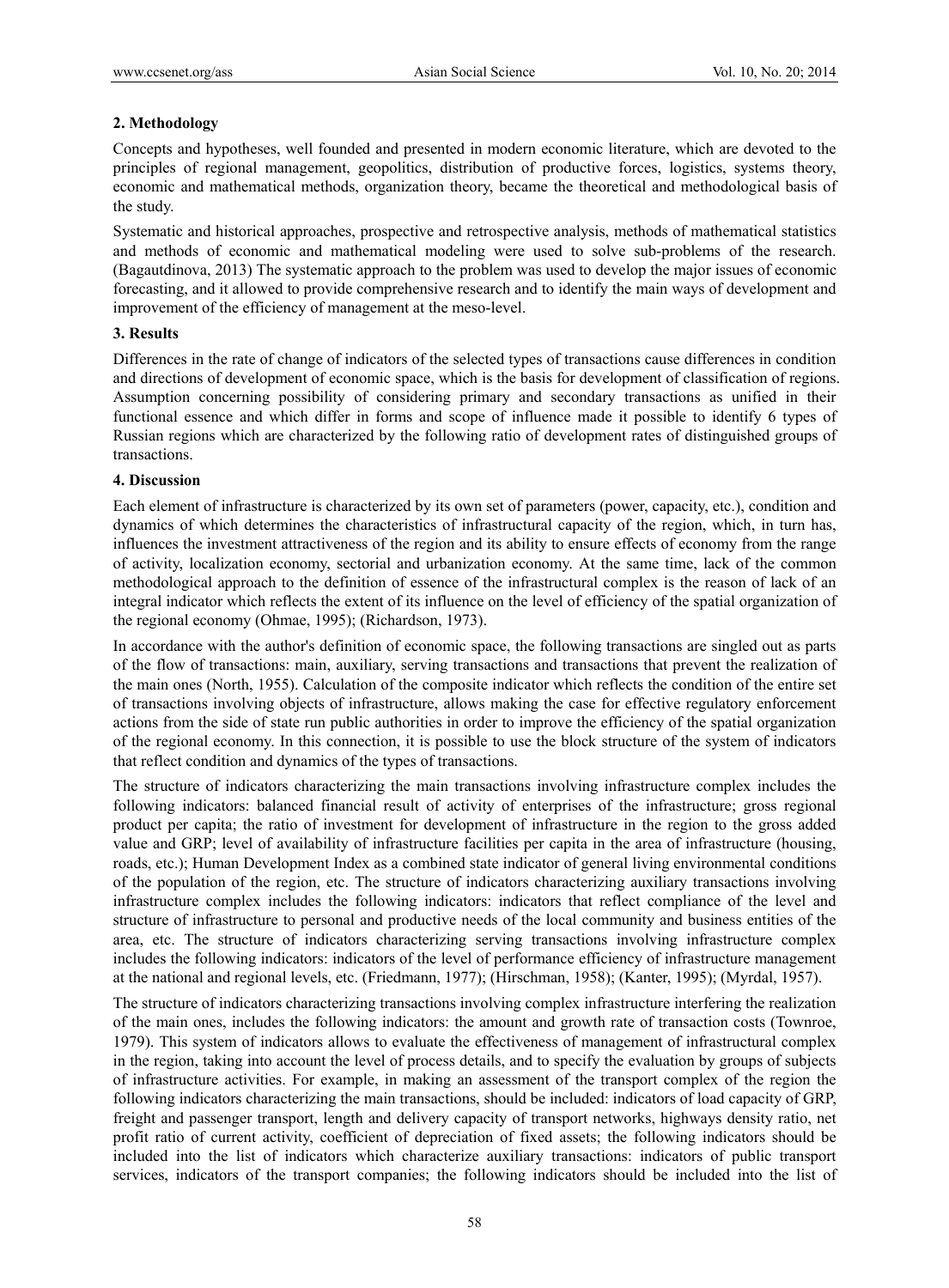indicators which characterize serving transactions: indicators of managerial effectiveness, investment attractiveness, relative share of social burden in the transportation rate, coefficients of state support of development. The following indicators should be included into the list of indicators which characterize transactions involving the transport complex, which interfere the realization of the main ones: transport accident rates, durability, expected-on time of serviceability and technical security, etc. (Friedman, 1978).

This study allowed identifying 6 types of regions which are characterized by the following proportion of rates of development of the distinguished groups of transactions:

I group: regions characterized by stable innovation-oriented and socially-oriented growth, which is caused by predominance of the growth rates of indicators of the main and auxiliary transactions involving infrastructure facilities over the growth rate of indicators which serve transactions, and transactions that prevent realization of the main ones (there are no such regions in the Russian Federation). This proportion of types of transactions determines presence of support areas and zones of advanced economic growth that provides a high level of structuring and self-organization of economic space.

II group: regions characterized by stable growth, which is caused by predominance of the growth rates of indicators of the main and auxiliary transactions involving infrastructure facilities over the growth rate of indicators of transactions that prevent realization of the main ones. At that the growth rate of serving transactions is lower than the growth rate of indicators of the main and auxiliary transactions, as well as of the growth rate of indicators that interfere realization of the main ones (cities of Moscow, St. Petersburg, Moscow region, Republic of Tatarstan, Komi, Sakha (Yakutia), Sakhalin region, Tyumen region, Nizhny Novgorod region, Novosibirsk region, Rostov region, Samara region, Sverdlovsk region). This ratio of types of transactions determines presence of support areas and zones of advanced economic growth that provides a relatively high level of structuring and self-organization of economic space.

III group: regions characterized by unstable growth, which is caused by predominance of the growth rates of indicators of servicing transactions involving infrastructure facilities over the growth rate of indicators of the main and auxiliary transactions, as well as over the growth rate of transactions that prevent realization of the main ones (Volgograd, Irkutsk, Leningrad, Lipetsk, Novgorod, Omsk, Chelyabinsk, Yaroslavl regions). This ratio of types of transactions determines formation of "growing points" that ensures average level of structuring and self-organization of economic space.

IV group: regions characterized by unstable decline, which is caused by predominance of the growth rates of indicators of servicing transactions involving infrastructure facilities over the growth rate of indicators that prevent realization of the main ones, as well as over the growth rate of indicators of the main and auxiliary transactions (Republic of Bashkortostan, Krasnoyarsk region, Perm region, Belgorod region, Kemerovo region, Murmansk region, Tomsk region). This ratio of types of transactions determines the start of formation of some "growing points" that ensures low level of structuring and self-organization of economic space.

V group: regions characterized by unstable decline, which is caused by predominance of the growth rates of indicators of transactions that prevent realization of the main ones, involving infrastructure facilities, over the growth rate of indicators of the main and auxiliary transactions, as well as over the growth rate of indicators of servicing transactions (Republic of Karelia, Khakassia, Udmurtia, Buryatia, Mari El, Mordovia, Chuvashia, Primorsky region, Khabarovsk region, Arkhangelsk, Vladimirovskaya, Ivanovo, Kaliningrad, Kaluga, Kostroma, Ryazan, Smolensk, Tver, Tula region, etc.). This ratio of types of transactions determines absence of "growing points" that ensures homogeneity of economic space and low level of its self-organization.

VI group: regions characterized by stable decline, which is caused by predominance of the growth rates of indicators of transactions that prevent realization of the main ones, involving infrastructure facilities, over the growth rate of indicators of servicing transactions, as well as over the growth rate of indicators of the main and auxiliary transactions (Republic of Adygea, Altai, Dagestan, Ingushetia, Kabardino-Balkaria, Kalmykia, Zabaikalsky region, Amur, Magadan region, Chukotka Autonomous region, etc.). This ratio of types of transactions determines absence of "growing points" that ensures homogeneity of economic space and extremely low level of its self-organization.

The presented a typology of regions is the basis for the development and grounds for the development strategy, the implementation of which provides increase of efficiency of the spatial organization of the regional economy by using its infrastructure capacity.

Forecast of dynamics of the gross regional product of the Republic of Tatarstan for 2015-2019 for three scenarios, adjusted with account of the extrapolation results of tendencies of changes of GRP with the account of cargo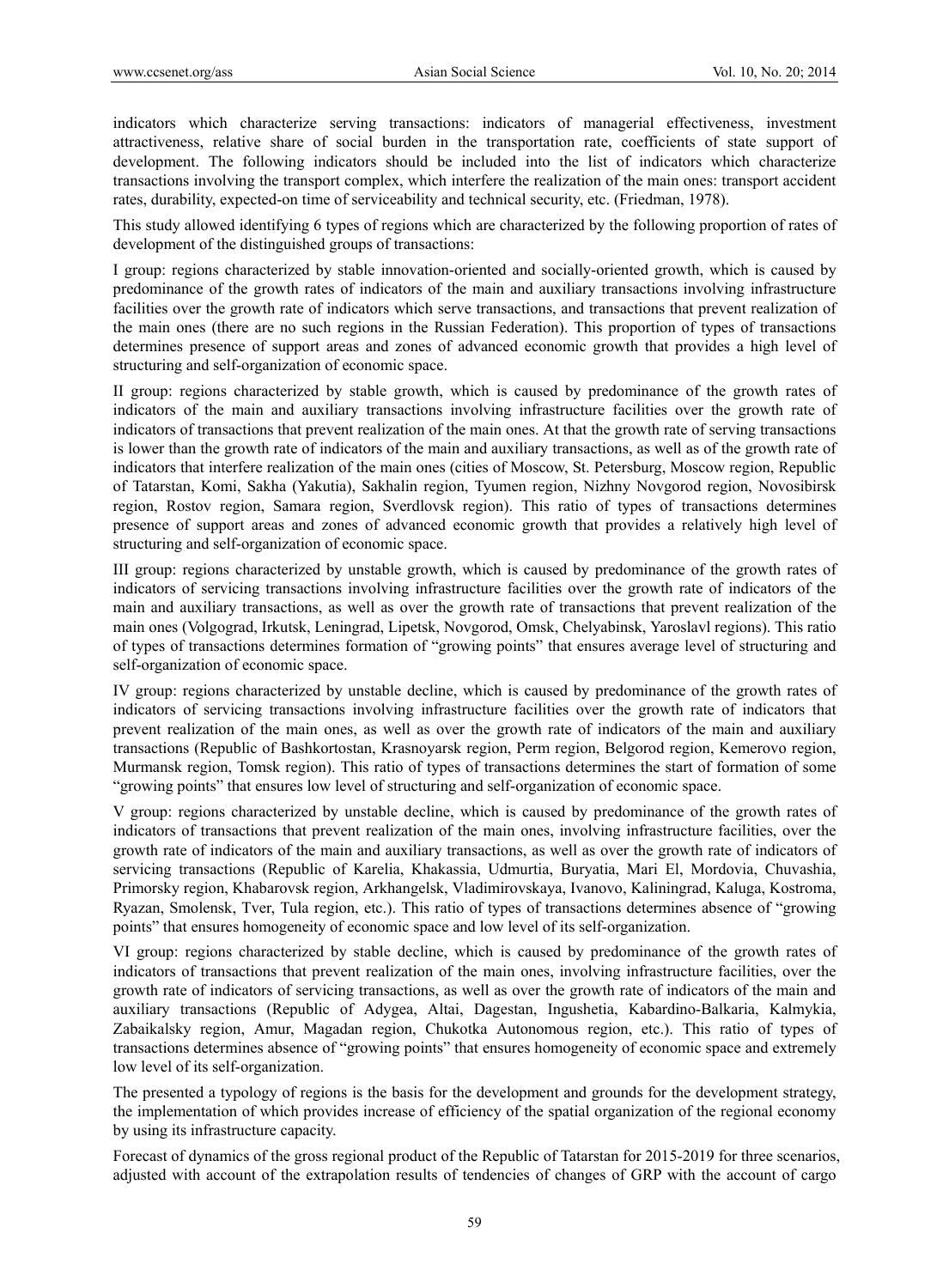

intensity parameter, obtained in the process of the research, is shown in Figure 1 (Russia by the Numbers, 2013).

Figure 1. Dynamics of GRP of the Republic of Tatarstan of development scenarios of the region for 2010-2015 (forecast)

Forecast of the results of introduction of the methods and mechanisms of regional management offered in the work was implemented on the basis of the following scenarios of development of the Republic of Tatarstan:

1) Inertial scenario, in the frames of which the proposed instruments and mechanisms are not introduced, and the level of cargo capacity of gross regional product will vary according to the prevailing tendencies.

2) The most probable scenario, according to which the proposed instruments and mechanisms are partially introduced into the practice of regional management (efficiency of their application is 60% from the target one), and the level of GRP cargo capacity decreases in comparison with the inertial scenario with growth of returns from cargo transportation.

3) Optimistic scenario, in the frames of which the proposed instruments and mechanisms are introduced into the practice of regional management with 90% efficiency and the level of GRP cargo capacity falls with priority rates in comparison with the inertial scenario with growth of returns from cargo transportation.

As it is seen from the above data, the implementation of the proposed methods and mechanisms is economically reasonable in the medium-term period, while by the end of the five-year period with implementation of the most probable scenario the GRP growth rate will be 10.7% in comparison with the inertial variant of development of the region

### **5. Conclusion**

Relevance of the choice of the model of multipolar development of national economics by federal state run authorities is determined by several factors, among which the most important are the following: significant amount of natural resources requested by the world economy, which are localized in a relatively small number of regions; the inland geographical position of the vast majority of subjects of the Federation that causes high level of transport costs; paucity of large urban agglomerations and low population density, preventing the diffusion of innovations in space; decrease of quality of human capital and polarization of the settlement, limiting the possibility of creation of "growth points" and support areas; low efficiency of the institutional environment, stimulating multi-vector spatial development of the national economy and its separate territorial entities.

Effect of the above-mentioned factors-with underdeveloped transport, energy, industrial and social infrastructure-results in high non-uniformity of the Russian economic space, which is reflected in the dynamics of meso-economic indicators.

#### **6. Summary**

The region has a number of key competencies which are interpreted as a set of formation and development of specific, formidably simulated agents of transactions of sources of sustainable competitive advantages. Unlike the other agents of transactions the region has not only the factors that provide temporary competitive advantages, but also the factors that ensure stable competitive advantages, which are controlled, formidably simulated by other agents' parameters of internal environment. Development of the latter ensures the formation the area of simultaneous allocation of economic and social value by business entities.